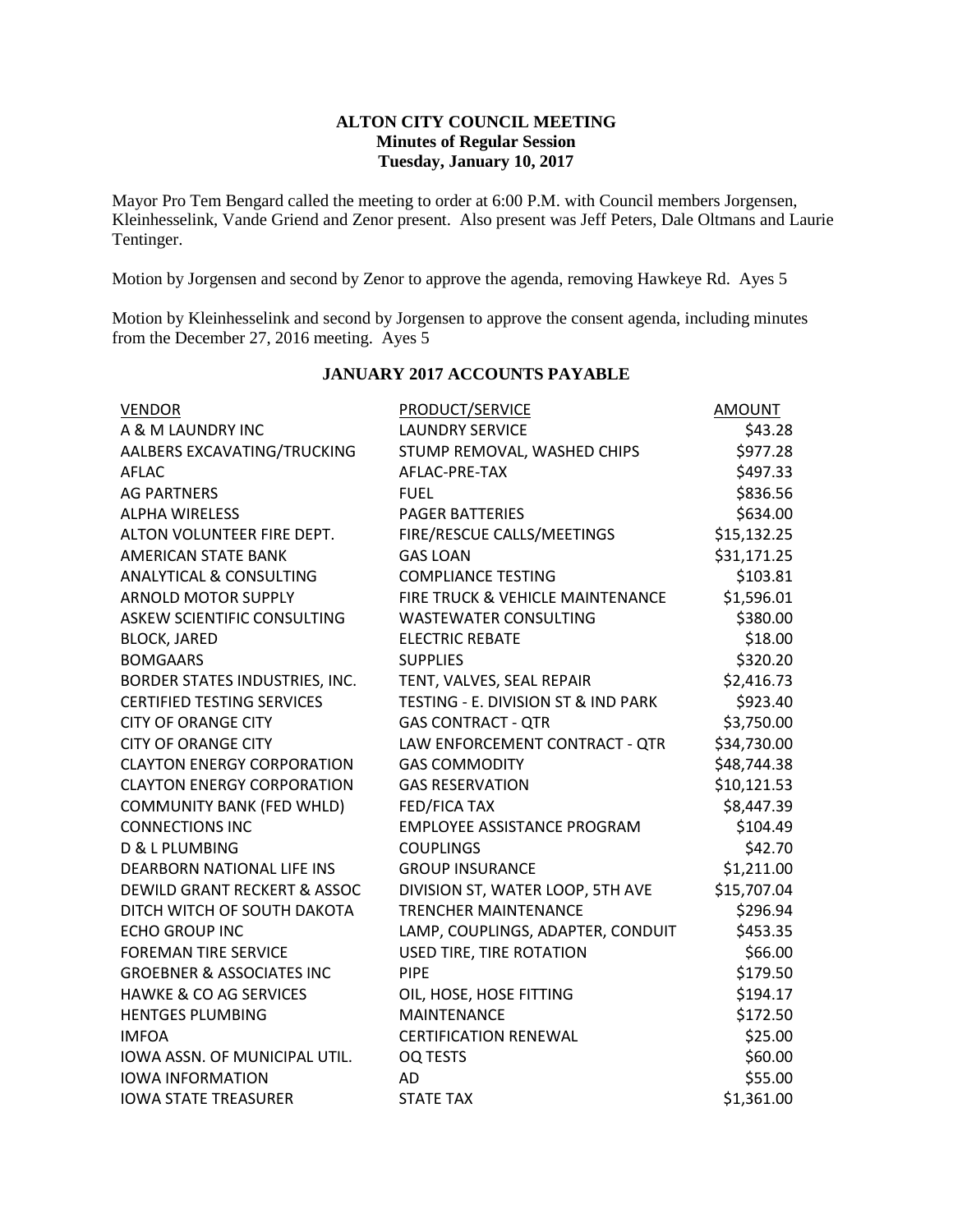| <b>IPERS COLLECTIONS</b>          | <b>IPERS</b>                      | \$4,771.96   |
|-----------------------------------|-----------------------------------|--------------|
| KLAY, VELDHUIZEN, BINDNER, DEJONG | <b>LEGAL FEES</b>                 | \$275.00     |
| MEDICARE ENROLLMENT               | PROVIDER ENROLLMENT APP FEE       | \$560.00     |
| <b>MID AMERICAN</b>               | <b>STREET LIGHTS</b>              | \$173.44     |
| MID SIOUX OPPORTUNITY             | <b>PROJECT SHARE</b>              | \$20.00      |
| MIDWEST FIRE & REPAIR             | <b>FIRE TRUCK SERVICE</b>         | \$631.70     |
| MIKES WELDING & REPAIR            | PLOW TRUCK MAINTENANCE            | \$339.55     |
| MISSOURI RIVER ENERGY SERVICES    | <b>ELECTRIC</b>                   | \$72,733.34  |
| MUNICIPAL MANAGEMENT CORP         | <b>LEAK SURVEY</b>                | \$500.00     |
| <b>MUNICIPAL UTIL-BILLS</b>       | <b>UTILITIES</b>                  | \$1,980.13   |
| <b>NAPA ORANGE CITY</b>           | <b>VEHICLE MAINTENANCE</b>        | \$25.96      |
| NEAL CHASE LUMBER CO              | <b>SUPPLIES</b>                   | \$235.55     |
| NOTEBOOM ELECTRIC                 | LAMP                              | \$57.62      |
| O C AREA HEALTH FOUNDATION        | NURSING HOME CONTRIBUTION         | \$12,000.00  |
| ORANGE CITY MUNICIPAL UTILITIES   | <b>BULK WATER</b>                 | \$5,428.65   |
| <b>OLDENKAMP KENNELS</b>          | <b>KENNELING</b>                  | \$60.00      |
| ONE OFFICE SOLUTION               | <b>OFFICE SUPPLIES</b>            | \$167.73     |
| <b>ORANGE CITY SANITATION</b>     | <b>GARBAGE HAULING</b>            | \$6,618.30   |
| PAYROLL                           | PAYROLL CHECKS ON 12/30/2016      | \$26,464.11  |
| PLUIM PUBLISHING CO., INC.        | <b>SUBSCRIPTION</b>               | \$28.00      |
| <b>STEPHANIE RABERN</b>           | <b>TAX CERTIFICATES</b>           | \$1,849.00   |
| <b>STEVE RABERN</b>               | <b>TAX CERTIFICATE</b>            | \$345.00     |
| REFLECTIVE APPAREL FACTORY        | HIGH-VIS SAFETY SWEATSHIRTS       | \$297.81     |
| SIOUXLAND PRESS                   | PUBLICATIONS, SUBSCRIPTION        | \$156.40     |
| SOLSMA, ANGELA                    | <b>ELECTRIC REBATE</b>            | \$48.00      |
| <b>SPIREWORKS CREATIVE</b>        | <b>WEBSITE MANAGEMENT</b>         | \$220.00     |
| TREASURER - STATE OF IOWA         | <b>SALES TAX</b>                  | \$4,004.55   |
| <b>TREASURER OF STATE</b>         | <b>UNCLAIMED PROPERTY</b>         | \$193.53     |
| TRITECH EMERGENCY SYSTEMS INC     | <b>RESCUE BILLING</b>             | \$55.00      |
| U S CELLULAR                      | <b>CELL PHONES</b>                | \$151.91     |
| U. S. POSTMASTER                  | <b>POSTAGE</b>                    | \$500.00     |
| <b>FRANK VAN ES</b>               | <b>BUILDING LEASE</b>             | \$4,500.00   |
| <b>TRAVIS VAN ES</b>              | <b>ELECTRIC &amp; GAS REBATES</b> | \$500.00     |
| <b>QUINTIN VAN-ES</b>             | ANNUAL ZONING FEES                | \$1,062.50   |
| VANDER POL EXCAVATING             | E. DIVISION ST PROJECT            | \$85,349.28  |
| <b>VISA</b>                       | <b>SUPPLIES, TRAINING</b>         | \$924.16     |
| <b>VISSER BROTHERS</b>            | <b>REPAIRS</b>                    | \$65.00      |
| WELLMARK                          | <b>GROUP INSURANCE</b>            | \$6,752.60   |
| <b>WESCO DISTRIBUTION, INC.</b>   | <b>WIRE LUBRICANT</b>             | \$89.88      |
| <b>WEST IOWA TELEPHONE</b>        | TELEPHONE, INTERNET, FAX          |              |
| ZEP - ACUITY SPECIALTY PRODUCT    | <b>METER MIST &amp; WIPE-ALLS</b> | \$232.24     |
|                                   | TOTAL ACCOUNTS PAYABLE CHECKS     | \$421,696.32 |

**AUDIT REPORT:** Jeff Peters from Williams and Company reviewed the June 30, 2016 Audit Report with the Council. In the Auditors opinion, the financial statements present fairly, and Jeff stated the City Staff has done a thorough job reporting the finances as well as maintaining the City's financial position.

Peters left at 6:15.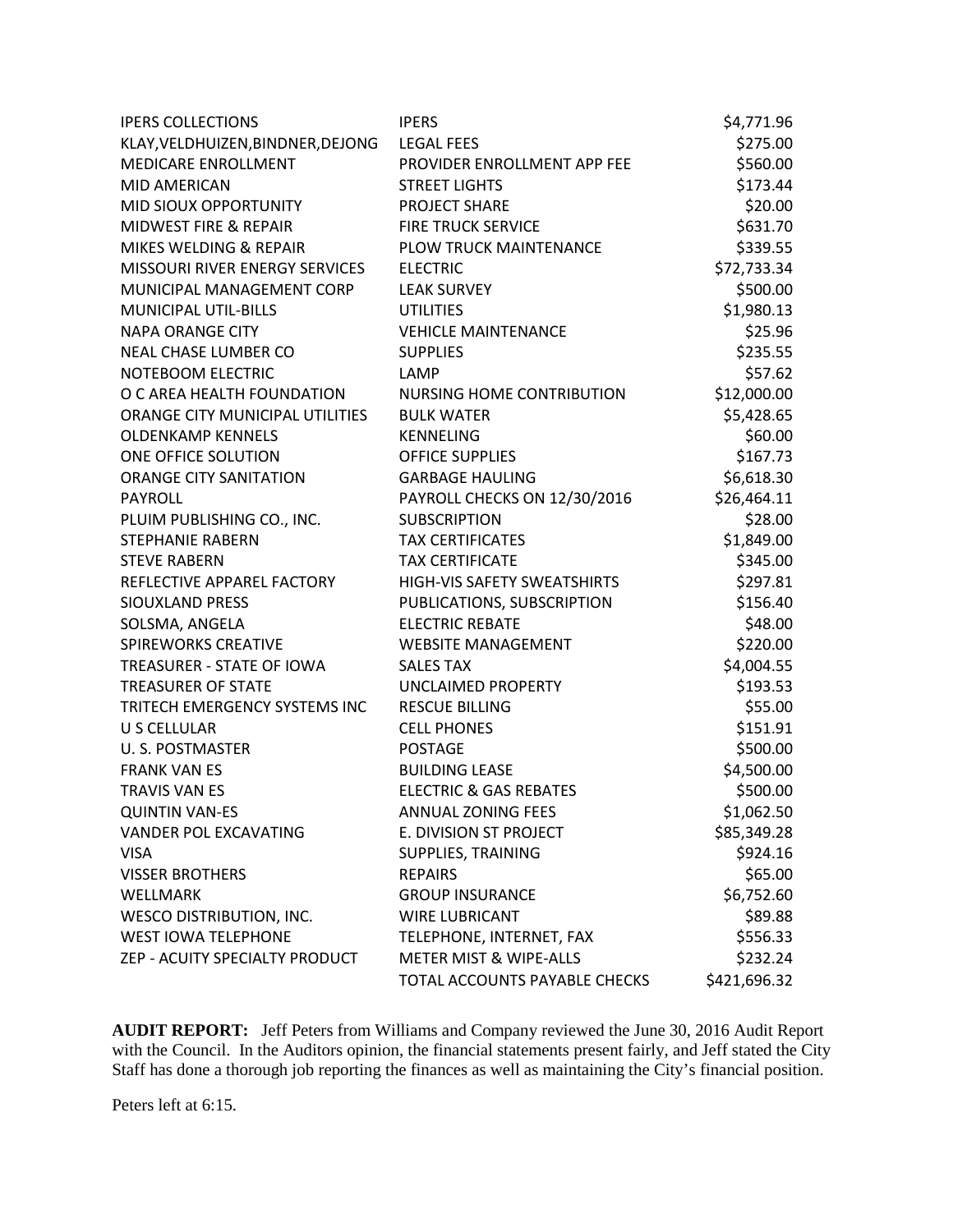## **LIQUOR LICENSE:**

Casey's General Store submitted a request for renewal of their liquor license with Sunday sales.

Motion by Zenor and second by Kleinhesselink to approve the liquor license with Sunday sales for Casey's General Store. Ayes 5

#### **PERSONNEL:**

**RESOLUTION 17-1 "A RESOLUTION OF THE CITY COUNCIL OF ALTON, IOWA, SETTING SALARIES AND WAGES FOR APPOINTED OFFICERS AND EMPLOYEES OF THE CITY FOR FISCAL YEAR 2016-2017"** was introduced and moved for adoption by Council Member Zenor. Jorgensen seconded the motion to adopt.

On roll call vote: Ayes: Bengard, Kleinhesselink, Jorgensen, Vande Griend, Zenor Nays: None

Whereupon the Mayor Pro Tem declared the Resolution duly adopted

# **INDUSTRIAL PARK REPLAT:**

The Mayor Pro Tem opened the public hearing for the Industrial Park Replat at 6:22 PM. No oral or written comments were received. Oltmans informed the Council the replat was prepared by DGR and would dedicate Hawkeye Rd to the City. The public hearing was closed at 6:24 P.M.

### **RESOLUTION 17-2 "A RESOLUTION ACCEPTING AND APPROVING THE REPLAT OF LOT 2 IN ALTON INDUSTRIAL PARK, ALTON, IOWA"** was introduced and moved for adoption by Council Member Vande Griend. Kleinhesselink seconded the motion to adopt.

On roll call vote: Ayes: Bengard, Kleinhesselink, Jorgensen, Vande Griend, Zenor Nays: None

Whereupon the Mayor Pro Tem declared the Resolution duly adopted

**E. DIVISION STREET:** Oltmans informed the Council that the City's engineer, DGR Engineering, recommends that the City approve and accept work as completed on the E. Division St. Project.

**RESOLUTION 17-3 "RESOLUTION ACCEPTING WORK"** was introduced and moved for adoption by Council Member Bengard. Jorgensen seconded the motion to adopt.

On roll call vote: Ayes: Bengard, Kleinhesselink, Jorgensen, Vande Griend, Zenor Nays: None

Whereupon the Mayor Pro Tem declared the Resolution duly adopted

**BUDGET:** Oltmans reviewed the proposed Capital Projects Plan with the Council. The Council discussed pending utility rate studies.